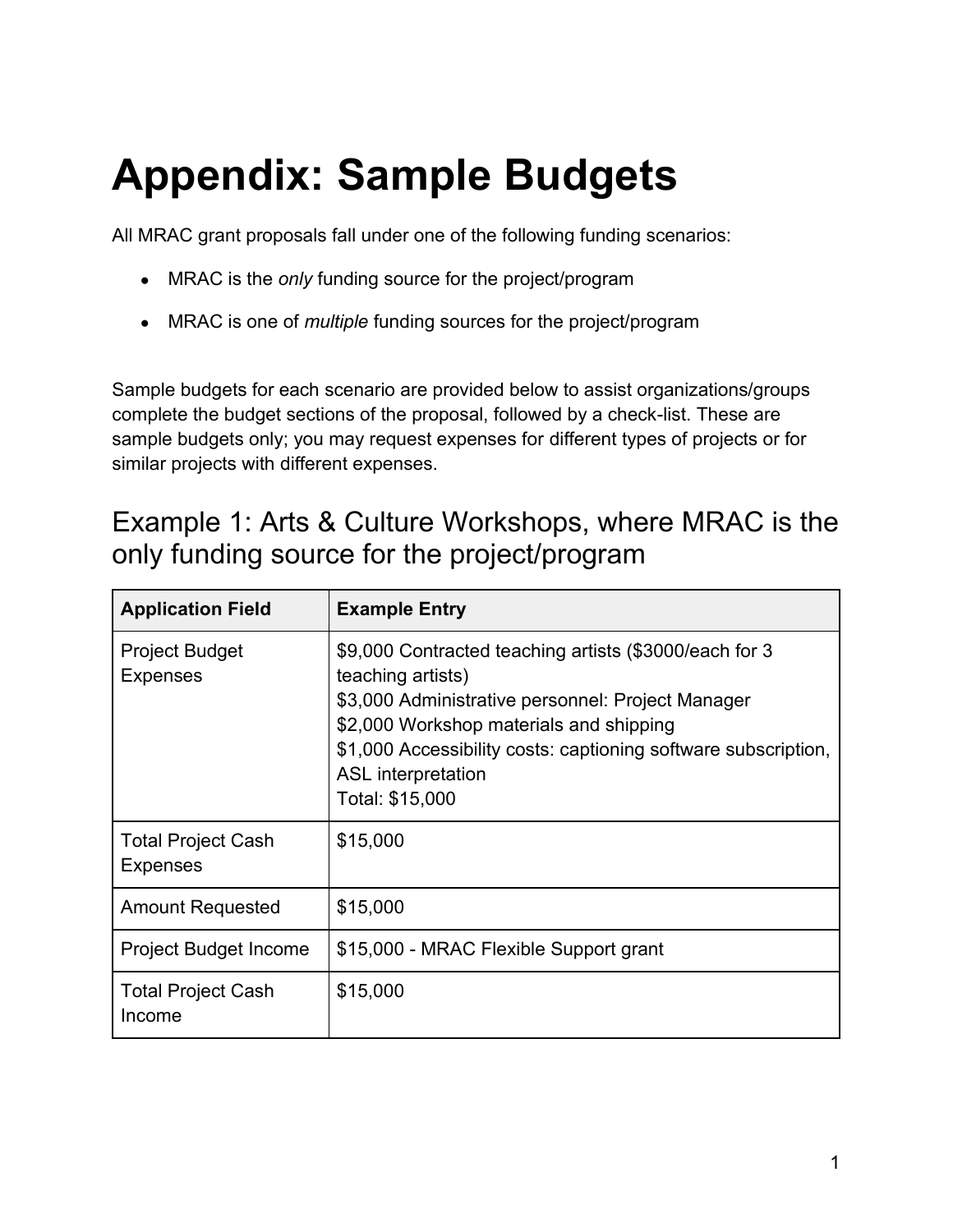# Example 2: Capacity Building, where MRAC is the only funding source for the project/program

| <b>Application Field</b>                     | <b>Example Entry</b>                                                                                                                                                                                |
|----------------------------------------------|-----------------------------------------------------------------------------------------------------------------------------------------------------------------------------------------------------|
| <b>Project Budget Expenses</b>               | \$5,000 Contracted Strategic Planning Consultant<br>\$500 Video conferencing for planning meetings<br>\$500 Food delivery and childcare costs for group's<br>meeting participants<br>Total: \$6,000 |
| <b>Total Project Cash</b><br><b>Expenses</b> | \$6,000                                                                                                                                                                                             |
| <b>Amount Requested</b>                      | \$6,000                                                                                                                                                                                             |
| <b>Project Budget Income</b>                 | \$6,000 MRAC Flexible Support grant                                                                                                                                                                 |
| <b>Total Project Cash</b><br>Income          | \$6,000                                                                                                                                                                                             |

#### Checklist when MRAC is the *only* funding source for the project/program:

- ✔ **Project Budget Expenses** are \$15,000 or less.
- ✔ **Total Project Cash Expenses** must be the same number as the total of the items listed in the Project Budget Expenses.
- ✔ **Amount Requested** must be the same number as Total Project Cash Expenses.
- ✔ **Project Budget Income** must be the same number as Project Budget Expenses, Total Project Cash Expenses, and Amount Requested. Enter in the number from Amount Requested in Project Budget Income.
- ✔ **Total Project Cash Income** must be the same number as Project Budget Expenses, Total Project Cash Expense, Amount Requested, and Project Budget Income.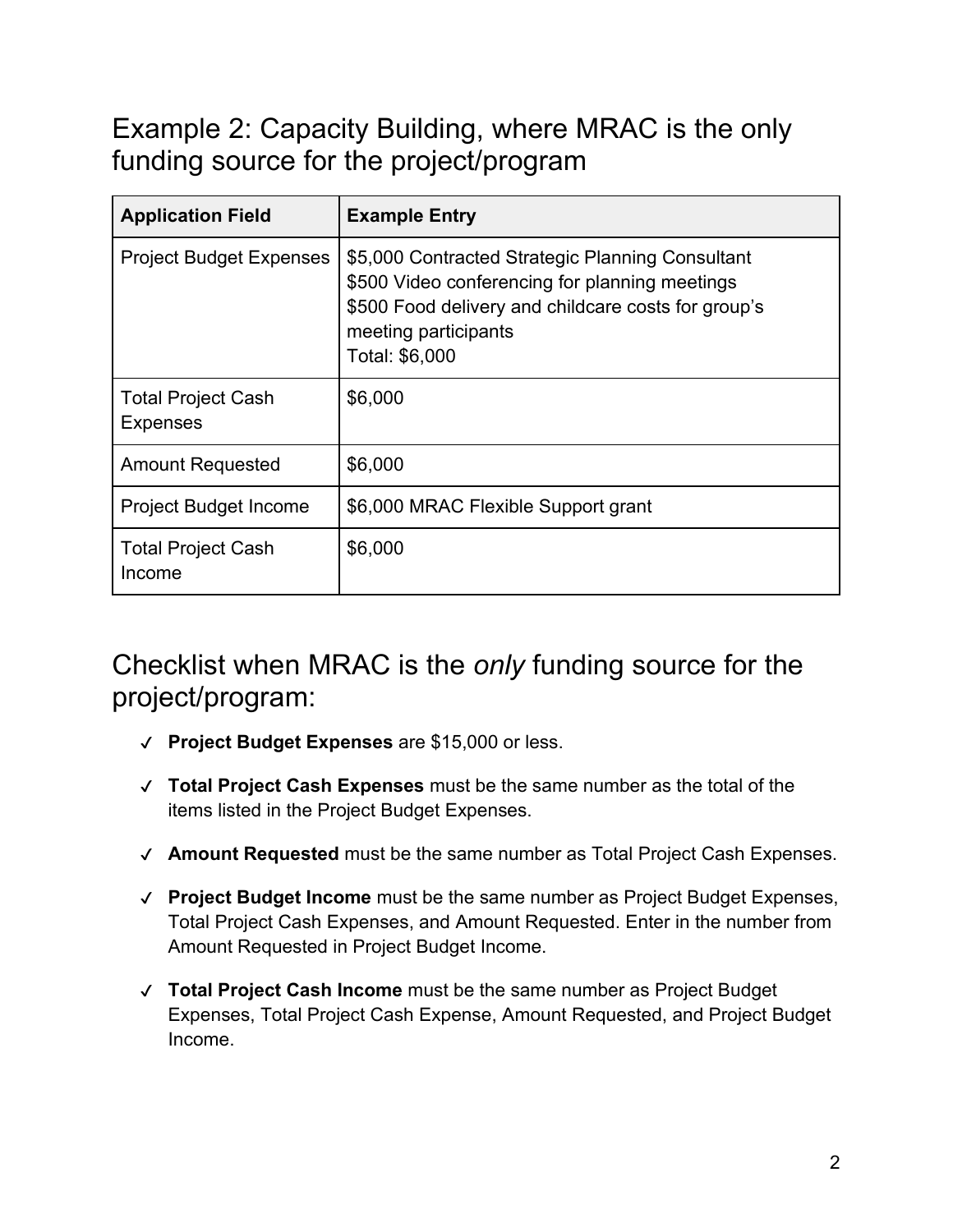## Example 3: Arts & Culture Production, where MRAC is one of *multiple* funding sources for the project/program

| <b>Application Field</b>                     | <b>Example Entry</b>                                                                                                                                                                                                                                                                                                                                                                                                                      |
|----------------------------------------------|-------------------------------------------------------------------------------------------------------------------------------------------------------------------------------------------------------------------------------------------------------------------------------------------------------------------------------------------------------------------------------------------------------------------------------------------|
| <b>Project Budget Expenses</b>               | \$5,000 Artistic Director<br>\$1,500 Contracted artist: storyteller<br>\$1,500 Contracted artist: puppeteer<br>\$1,500 Contracted artist: stage designer<br>\$1,500 Temporary stage builder<br>\$2,000 Temporary stage materials<br>\$300 Sound equipment rental<br>\$1,000 ASL Interpretation<br>\$200 COVID supplies: masks, hand sanitizer<br>\$500<br>Marketing expenses: advertising in neighborhood<br>newspaper<br>Total: \$15,000 |
| <b>Total Project Cash</b><br><b>Expenses</b> | \$15,000                                                                                                                                                                                                                                                                                                                                                                                                                                  |
| <b>Amount Requested</b>                      | \$10,000                                                                                                                                                                                                                                                                                                                                                                                                                                  |
| <b>Project Budget Income</b>                 | \$10,000 MRAC Flexible Support<br>\$2,500 ticket sales<br>\$2,500 St. Paul Cultural Star<br>Total: \$15,000                                                                                                                                                                                                                                                                                                                               |
| <b>Total Project Cash</b><br>Income          | \$15,000                                                                                                                                                                                                                                                                                                                                                                                                                                  |

# Example 4: Capacity Building where MRAC is one of *multiple* funding sources for the project/program

| <b>Application Field</b>                 | <b>Example Entry</b>                                                                                                                                                           |
|------------------------------------------|--------------------------------------------------------------------------------------------------------------------------------------------------------------------------------|
| <b>Project Budget</b><br><b>Expenses</b> | \$5000 Contracted Strategic Planning Consultant<br>\$5000 Stipends to 5 Advisory Committee members for<br>strategic planning<br>\$500 Video conferencing for planning meetings |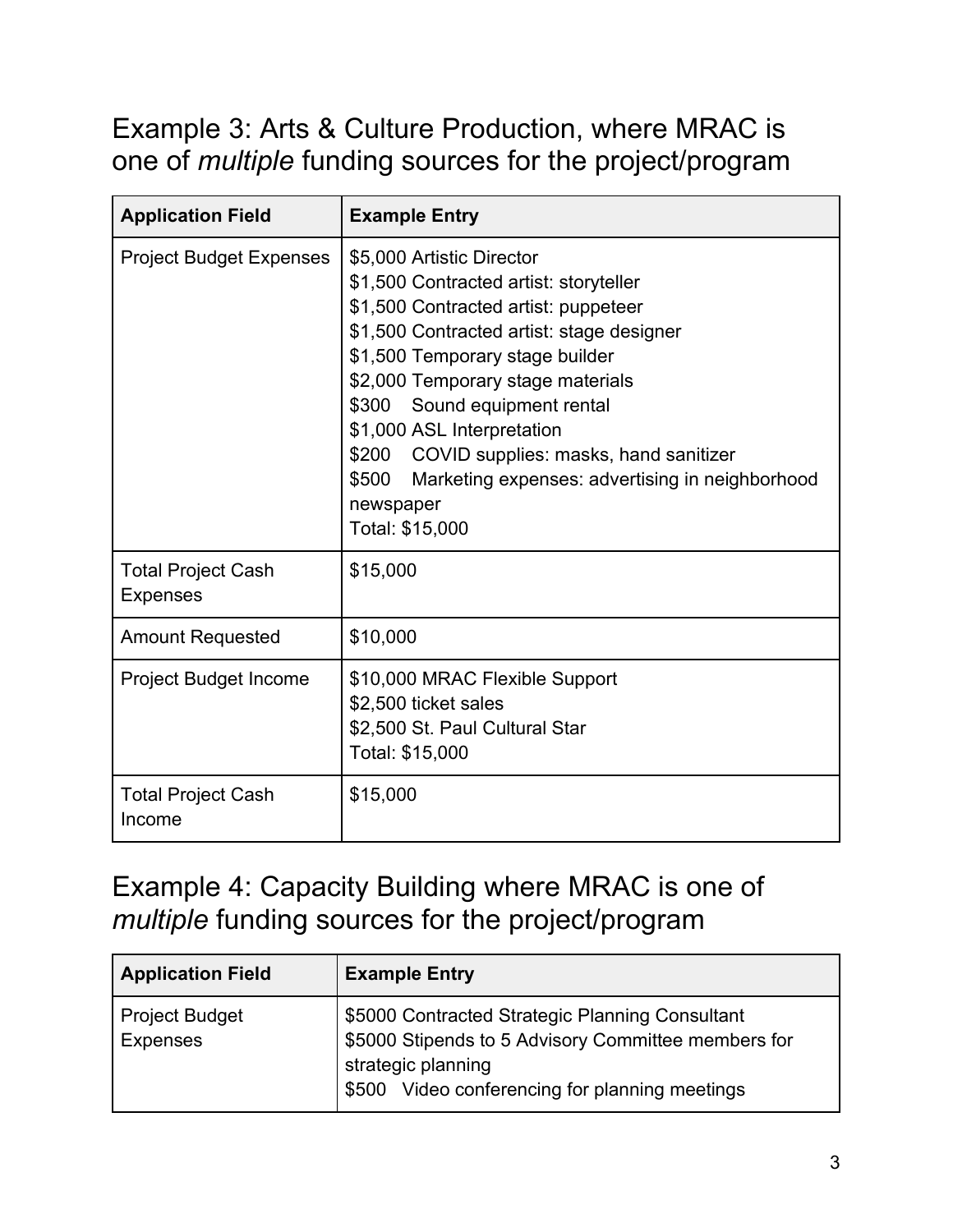| <b>Application Field</b>                     | <b>Example Entry</b>                                                                                 |
|----------------------------------------------|------------------------------------------------------------------------------------------------------|
|                                              | \$500 Food delivery and childcare costs for group's<br>meeting participants<br>Total: \$11,000       |
| <b>Total Project Cash</b><br><b>Expenses</b> | \$11,000                                                                                             |
| <b>Amount Requested</b>                      | \$10,000                                                                                             |
| <b>Project Budget Income</b>                 | \$10,000 MRAC Flexible Support<br>\$1,000 reserves earmarked towards this project<br>Total: \$11,000 |
| <b>Total Project Cash</b><br>Income          | \$11,000                                                                                             |

# Example 5: Arts & Culture Production where MRAC is one of *multiple* funding sources for the project/program

| <b>Application Field</b>       | <b>Example Entry</b>                                                                                                                                                                                                                                                                                                                                                                                                                                                                                                 |
|--------------------------------|----------------------------------------------------------------------------------------------------------------------------------------------------------------------------------------------------------------------------------------------------------------------------------------------------------------------------------------------------------------------------------------------------------------------------------------------------------------------------------------------------------------------|
| <b>Project Budget Expenses</b> | \$5,000 Artistic Director<br>\$1,500 Contracted artist: storyteller<br>\$1,500 Contracted artist: puppeteer<br>\$1,500 Contracted artist: set builder and designer<br>\$2,000 Set materials<br>\$500 Sound equipment rental<br>\$1,000 ASL Interpretation<br>\$3,000 Venue Rental<br>\$500 Site signage<br>\$200 COVID supplies: masks, hand sanitizer<br>\$500 Marketing expenses: advertising in neighborhood<br>newspaper<br>\$1,000 Marketing person<br>\$1,500 Licensing and script printing<br>Total: \$19,700 |